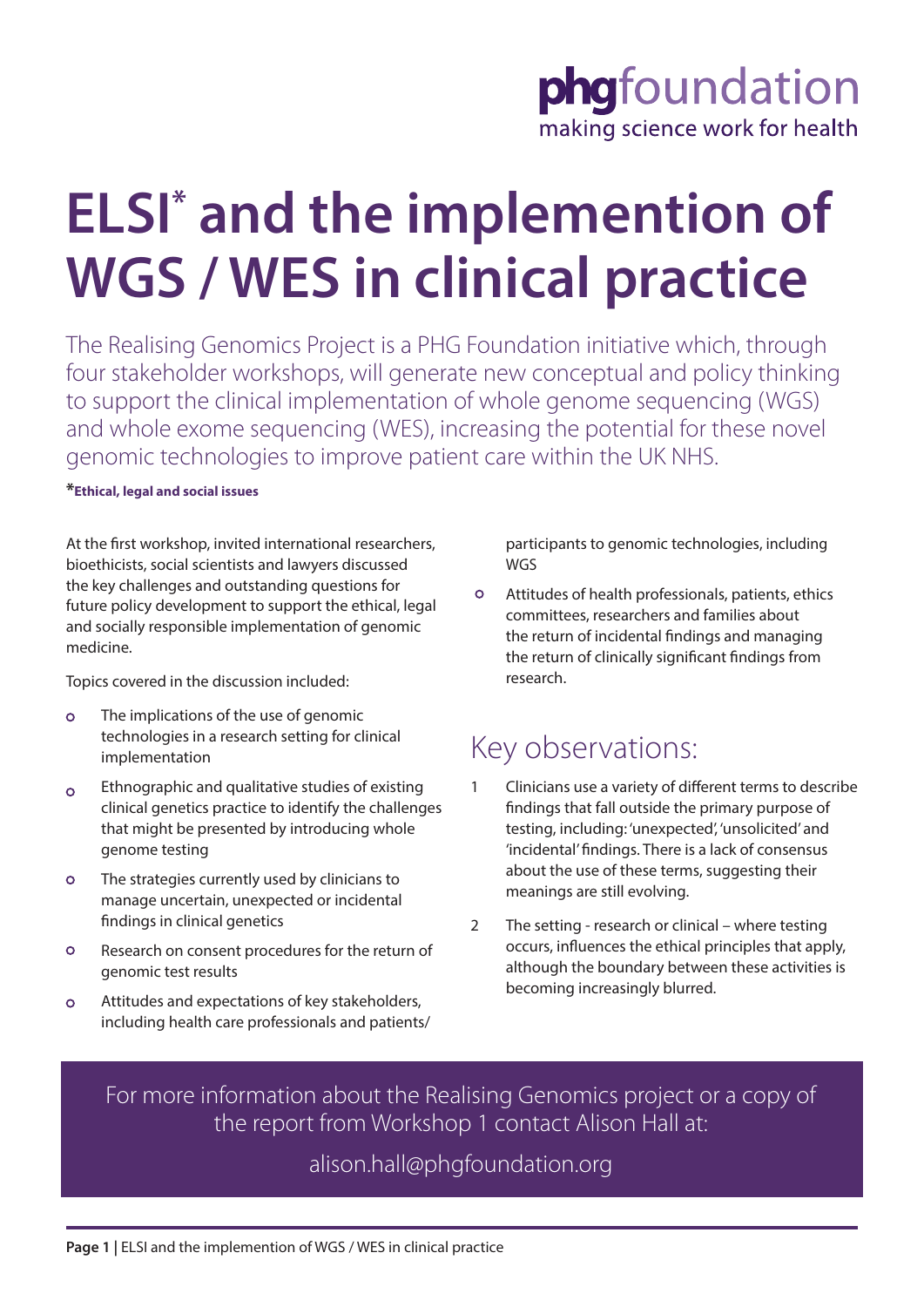

## Policy challenges to socially and ethically responsible implementation of genomic medicine

Delegates proposed and ranked a set of the main ethical, legal or social issues/challenges raised by the implementation of WGS technologies into clinical care:

### **Datasets**

The large datasets of genetic variants generated by these technologies will need interpretation if they are to be used within the clinic. Managing and understanding the complexity of data, mechanisms and treatment will be a challenge, particularly in rare diseases. Bioinformatics pipelines need to be developed and managed to allow meaningful data feedback to clinicians with the ultimate aim of guiding clinical interventions. These bioinformatics pipelines must be capable of grouping and re-analysing variants with uncertain clinical significance as further phenotype-genotype relationships are elucidated. There should be clarity about the current clinical utility and levels of uncertainty linked to genomic results. The processes and tools that are developed will need to manage this uncertainty and allow for personalised approaches.

Currently the NHS does not have the capacity to store the volume of genomic data likely to be generated by WGS and WES. Policies are urgently needed to determine the relative merits of storing whole exome and whole genome sequences for subsequent reanalysis when new disease causing variants are found, as against resquencing.

## Trust, consent and expectation management

Successful introduction of genomic medicine into the NHS will depend on the development of meaningful consent processes that protect patient autonomy whilst also not undermining the professional's ability to discharge their duty of care. For example, reports from the workshop suggested that clinicians sometimes do not warn their patients before testing that the use of genomic technologies may generate 'unexpected' findings although, when questioned, most clinicians state that this should be a component of the consent process. In order to maintain trust in the consent process, and in the patient-clinician relationship more widely, it will be important to be explicit about potential differences in perspective between the health care professionals and their patients. This might include:

- When consent or refusal from a patient can be  $\Omega$ overruled
- $\circ$ The extent to which patients have the right to refuse clinical information for themselves or for their children
- $\circ$ How far the individual can control sharing of their data (whether identifiable or not)
- $\circ$ Whether a prerequisite for receiving WGS or WES should or could be the sharing of data with individuals who are not entitled to access identifiable patient data on clinical grounds.

It is also vital that the public's trust is maintained and expectations managed, especially the expectations of those involved in research, through the responsible and realistic communication of the risks and benefits of undergoing genomic testing.

### Evaluate the clinical-research interface

Evidence from the workshop suggested that the boundary between research and clinical practice is losing its current distinction through the use of genomic technologies. This is significant because different ethical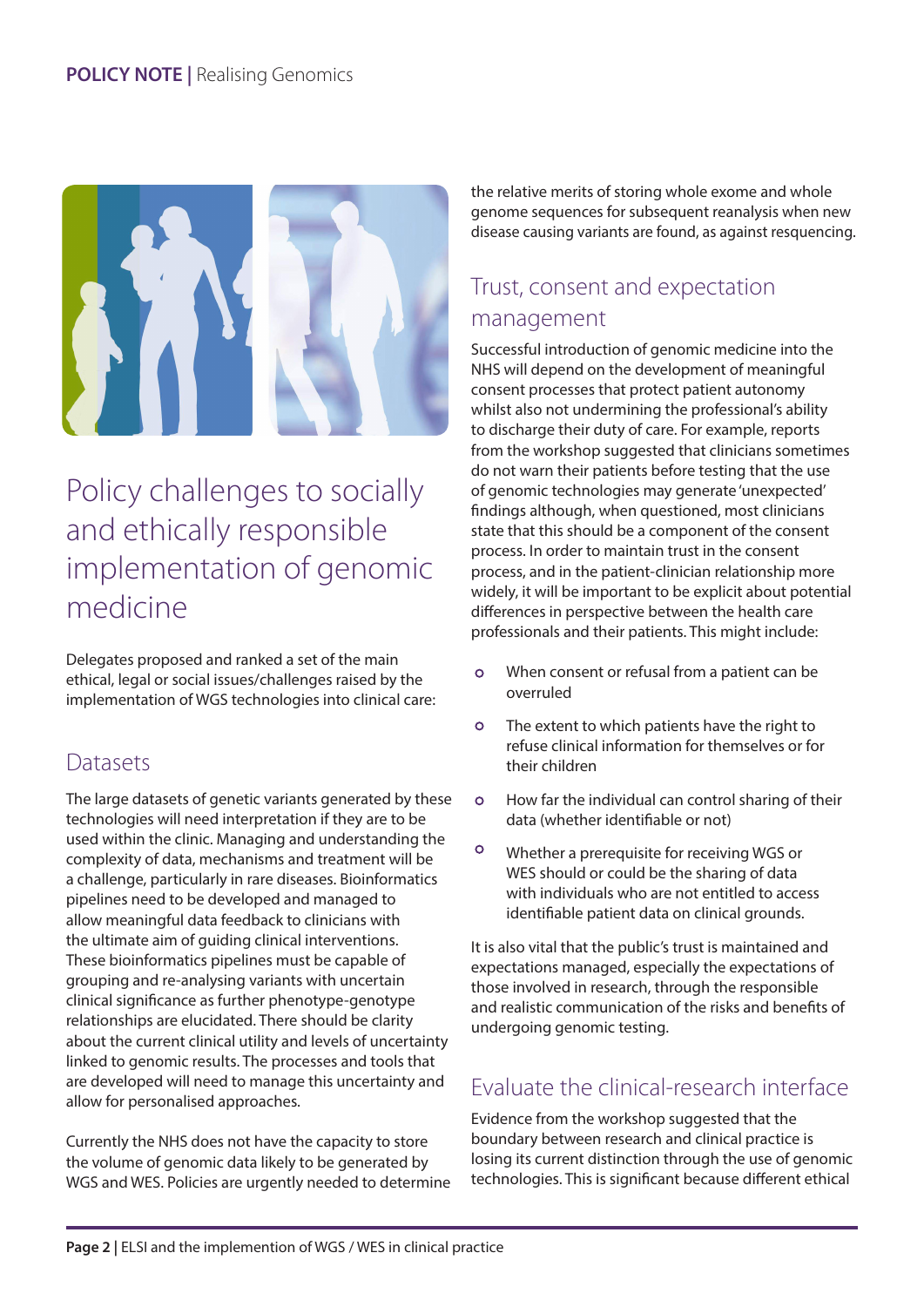frameworks govern research and clinical care. For example, the duty of care of researchers to research participants differs from that owed by clinicians to their patients. These ethical obligations have implications for ongoing care, including the return of findings from research or care, and the obligations for follow-up or re-contact.

The impact of genomics on the clinical/research boundary will be examined at the second workshop, with the aim of clarifying the extent of this change, articulating the ethical principles which apply and ultimately formulating consensus guidelines/standards for best practice.

### Provide education and training to enable patients and practitioners to work together to make informed decisions

There is a pressing need to educate and inform health care professionals, and patients on the complexity of genomic tests and their results (including variants of unknown significance, incidental findings and carrier status) in advance of their introduction into mainstream medicine. This complexity must also be reflected and incorporated into the discussion on consent, empowering patients and their relatives to make truly informed decisions. Training a wide range of professional groups is also required to ensure they have the confidence and ability to communicate these complex issues to their patients in ways they can understand and act upon. This is likely to extend beyond clinical genetic specialists to all those likely to be ordering and handling genomic test results in the near future. The eventual aim would be a general improvement in genetic literacy.

### Acknowledge the tension between resource limitations and equity of access to genomic tests

In a climate of cost containment, there is a need to re-examine how to prioritise allocation of health care resources so that this technology ultimately results in patient benefit. Workshop participants aspired to the view that innovation should result in technologies that improve care, thus where possible, equity of access should be ensured. Robust and objective criteria for commissioning these technologies should be developed prior to their adoption by health services.

## Clarify the risks and benefits associated with using genomic tests for opportunistic screening in the absence of disease/symptoms/ phenotype

The comprehensive nature of WGS/WES enables the investigation of a genome for the presence of variants that are unrelated to the individual's presenting clinical problem. For these variants, testing constitutes a form of opportunistic screening of asymptomatic individuals, with the benefits being more marginal and the risks (such as overdiagnosis) being greater, and poses a different set of questions and responsibilities/ obligations to diagnostic testing. Policy development will need to address the potential impact of these tests, the benefits and burdens to individuals and to society more generally, any safeguards that should be imposed and the wider acceptability of this type of screening.

#### Establish a consensus about when it is appropriate to offer genomic testing to children

There are particular challenges in returning genomic information relating to children, particularly those that are unrelated to the clinical phenotype. Careful consideration needs to be given to how to balance the right of a child to make autonomous decisions for him or herself in the future, as against the need to act in the child's current best interest.